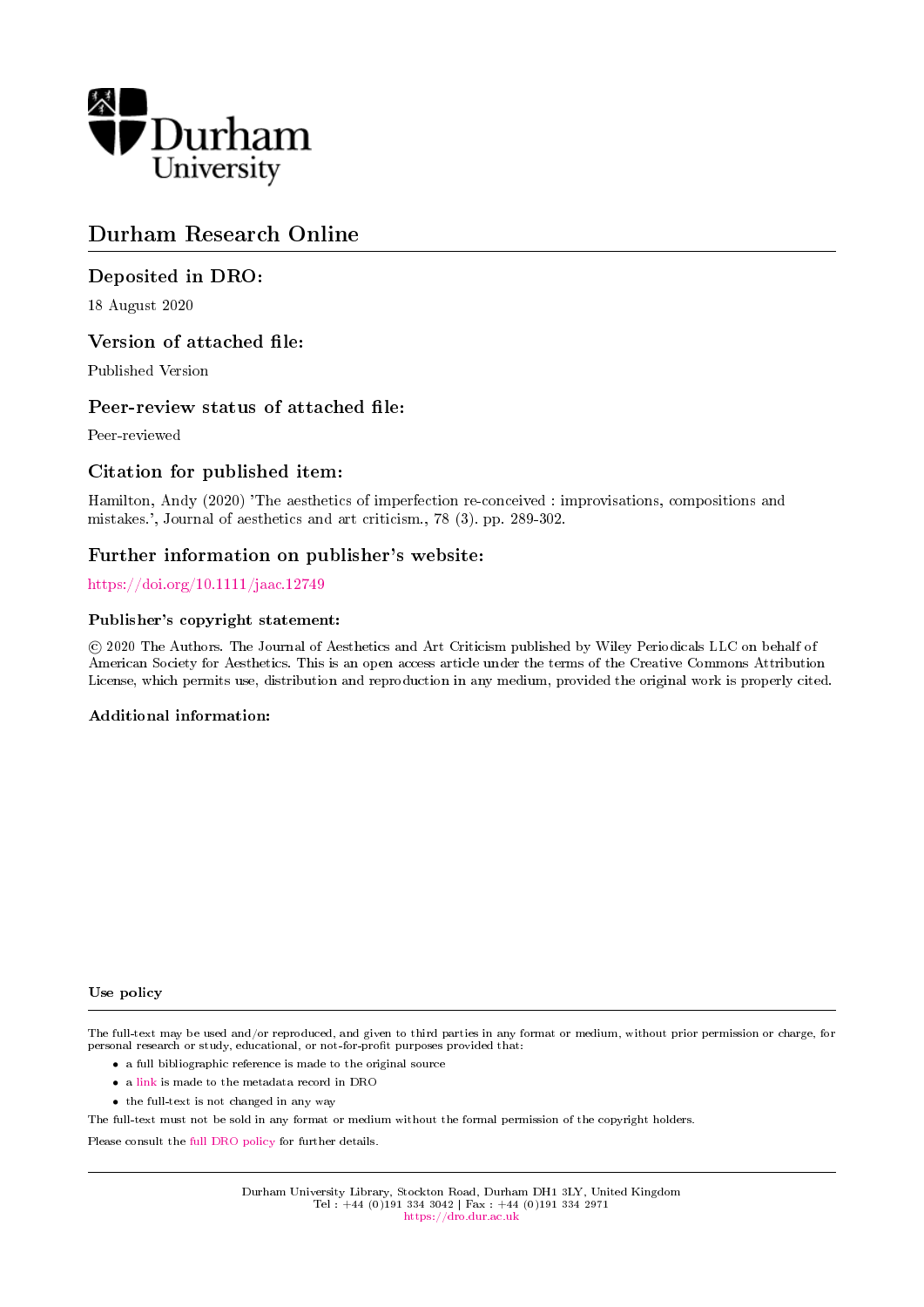### ANDY HAMILTON

# The Aesthetics of Imperfection Reconceived: Improvisations, Compositions, and Mistakes

#### **ABSTRACT**

Ted Gioia associated the "aesthetics of imperfection" with improvised music. In an earlier article, I extended it to all musical performance. This article reconceives my discussion, offering more precise analyses: (1) The aesthetics of imperfection is now argued to involve *open, spontaneous response to contingencies of performance or production,* reacting positively to idiosyncratic instruments; apparent failings in performance, and so on. Perfectionists, in contrast, prefer a planning model, not readily modified in face of contingencies. (2) Imperfection is not toleration of errors and imperfections, as Gioia assumes, but a positive aesthetic, as in Japanese *wabi-sabi.* Imperfections can become new styles or kinds of perfection—and so true imperfectionism is a *constant striving for new contingencies to respond to.* (3) A subtler, more complex relation between composition and improvisation is proposed, in which both have *broad* and *narrow senses*. Composition involves (a) works, usually desk produced and notated; or more generally, (b) putting things together in an aesthetically rewarding form. Thus, *improvisation is a* (broad sense) *compositional method*. (4) Improvisation and composition are interdependent; both involve structure and spontaneity. (5) Imperfectionism is an *aesthetics of performance*—of compositions as well as improvisations. Improvisation is no risker, or prone to mistakes, than performance of compositions.

#### i. the aesthetics of imperfection as spontaneous response to contingencies

In a precursor article, I argued that the opposition between the aesthetics of perfection and imperfection offers a fruitful framework for looking at certain aesthetic questions in the performing arts (Hamilton 2000). That opposition was illustrated by the debate between Ferruccio Busoni, the defender of spontaneity, and Arnold Schoenberg, the compositional determinist.<sup>1</sup> Schoenberg emphasized the autonomy of the composer-genius in the creation of masterworks, which, he insisted, required the complete subservience of the performer. Busoni, in contrast, found virtues in improvisation and in the individual contribution of the performer-interpreter:

Notation ... is primarily an ingenious expedient for catching an inspiration ... notation is to improvisation as the portrait is to the living model. . . . What the composer's inspiration necessarily loses through notation, his interpreter should restore by his own. ([1907] 1962, 84)

Busoni defended his practice of transcription the arrangement of a composition for a medium different from the one for which it was originally composed—arguing that "Every notation is . . . the transcription of an abstract idea. The instant the pen seizes it, the idea loses its original form." The purity of the improvisation is one step less removed from the locus of artistic inspiration.

For Schoenberg, in contrast, there is only gain in working up an improvisation into a crafted composition. He rejected Busoni's claim that improvisation has artistic priority: "the portrait has higher artistic life" (quoted in Stuckenschmidt 1977, 226). The interpreter is the work's servant: "He must read every wish from its lips" (227). The interpreter must not express his own individuality; he becomes "a parasite on the exterior, when he

The Journal of Aesthetics and Art Criticism 78:3 Summer 2020

-<sup>C</sup> 2020 The Authors. *The Journal of Aesthetics and Art Criticism* published by Wiley Periodicals LLC on behalf of American Society for Aesthetics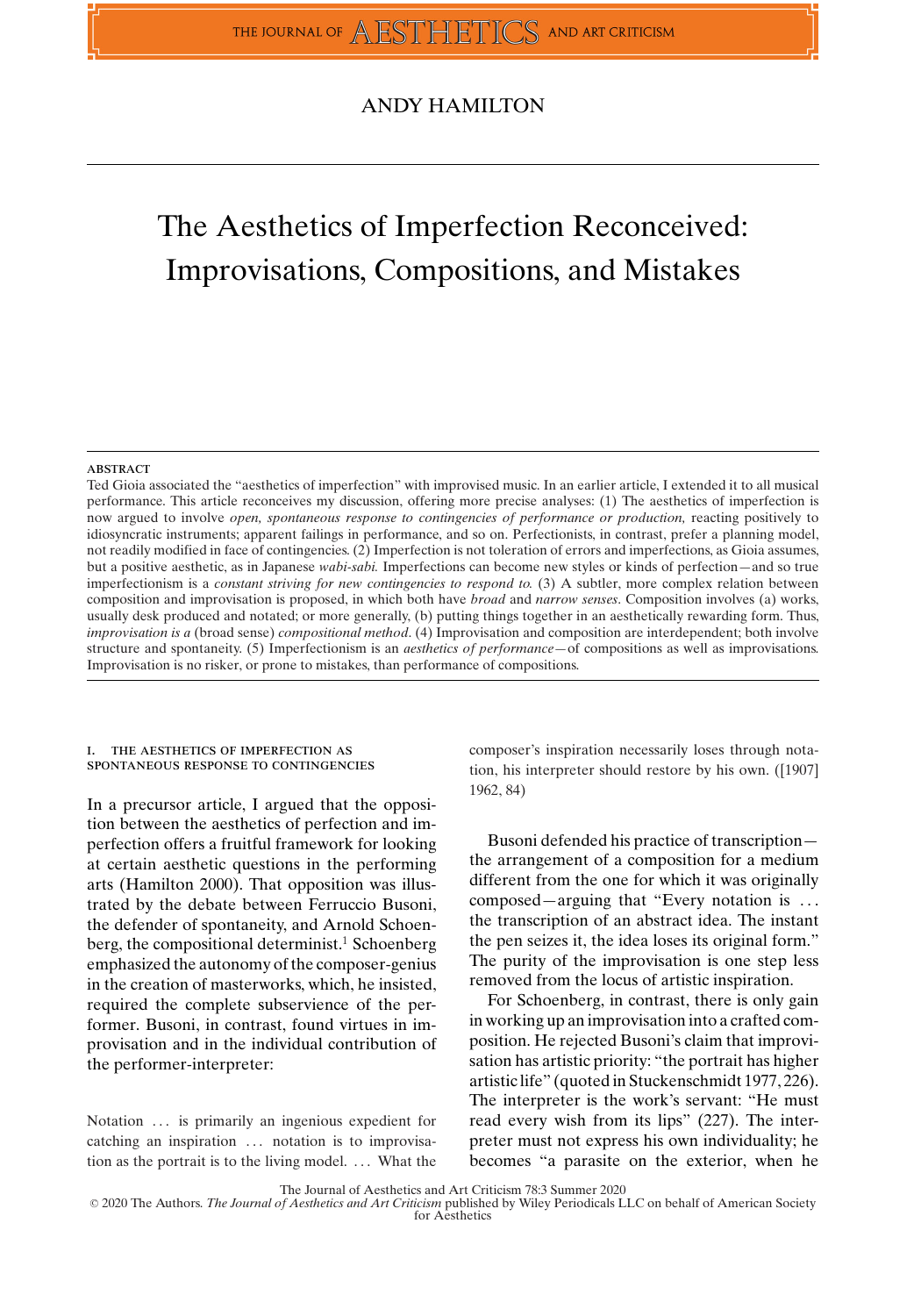could be the artery in the circulation of the blood" (227). Busoni's imperfectionism is humanistic, focusing on the moment or event of performance, while Schoenberg's perfectionism emphasizes the timeless work—thoroughgoing perfectionism assumes a Platonic conception of abstract sound structures. An aesthetics of perfection is also implied by Ludwig Wittgenstein's Platonic account of music and score in the *Tractatus.* (1922, 4.014)

Neither Busoni nor Schoenberg referred to the "aesthetics of imperfection"—a term apparently coined by jazz historian Ted Gioia, who assumes "imperfection" in its ordinary negative sense. On his view, to be spontaneous, improvisers take risks that cause imperfections. Improvisation has inevitable flaws, but compensating advantages:

Errors will creep in . . . in form [and] execution; the improviser [pushes] himself into areas of expression which his technique may be unable to handle . . . the finished product will show moments of rare beauty intermixed with technical mistakes and aimless passages.

My earlier article regarded imperfection more positively than Gioia, recognizing the interdependence of improvisation and composition; it also suggested that "imperfect" implies "unfinished." That final suggestion now seems wrong.<sup>2</sup> I now develop a *positive sense of imperfection,*reconceiving the aesthetics of imperfection as an *open, spontaneous response to contingencies of performance or production,* that aims to create something positive from apparently unpromising as well as promising circumstances. Perfectionists, in contrast, favor a planning model, not readily modified in the face of contingencies—which they regard as at best something to be tolerated.

I now argue, against Gioia, that "imperfection" is not a means to an end, but contributes to the value of the whole. Thus, the Japanese aesthetic of *wabi-sabi* involves object-specific appreciation, acceptance, ageing—a mark on a bowl enhances its value. My "reconception" also involves new thinking on mistakes—understanding imperfectionism's view of mistakes, helps us understand imperfection's positive value. Since imperfections can become new styles or kinds of perfection, true imperfectionism is a *constant striving for new contingencies to respond to.*

This article draws on Wittgenstein's later discussion of language games in its analysis of aesthetic concepts. It also follows Eric Lewis's "prac-

#### 290 The Journal of Aesthetics and Art Criticism

tical guiding principle" that "the thoughts of musicians concerning their own creative activities must be taken very seriously"  $(2019, 10)$ .<sup>3</sup> I particularly attend to what musicians say about the contingencies that they work with: instruments and acoustics of varying excellence or idiosyncrasy; apparent failings, errors, or mistakes in one's own performance or that of colleagues; or more generally, age and infirmity. Different art forms have contrasting parameters; in ceramics, for instance, there are unintended or unpredicted results in firing or glazing process. Tony Buck of improvisers The Necks comments:

Quirks in instruments or technologies [can] produce surprising or unpredictable results . . . broken-down drumkits have idiosyncrasies that are great to exploit . . . If [the room] has weird quirks, and we're obliged to do a certain [composition], and it's not going to work, we still have to do it. But [improvisers] can . . . respond to site-specific circumstances. (quoted in Hamilton, forthcoming 2020)

Jazz vibraharpist Gary Burton, who retired recently following heart surgery, explained, "My playing reached a peak a few years ago and was now moving downward." Improvisers such as Lester Young, Lee Konitz, Sheila Jordan, and Susana Baca, in contrast, respond creatively to age and infirmity.

There are perfectionists and imperfectionists in all areas of music making and art, and their artistic attitudes lie on a continuum. The perfection/imperfection opposition involves *multidimensional* continua. One can be a perfectionist in some respects, but not in others; Keith Jarrett is an imperfectionist concerning spontaneous improvisation, but a perfectionist concerning the instrument. Dave Brubeck criticizes perfectionist improvisers—jazz musicians who rely on the safety net of learned patterns and "[strive] for perfection," whose playing "will lack vital involvement with the moment of creation." It should be stressed that spontaneity is at the level of particular performance—that is, improvisers can practice for the spontaneous effort. It must also be stressed that individual performers lie on a continuum between perfection and imperfection. These attitudes of perfection and imperfection are neither correct nor incorrect but reflect contrasting artistic values.

Many commentators assume that the perfection versus imperfection debate concerns the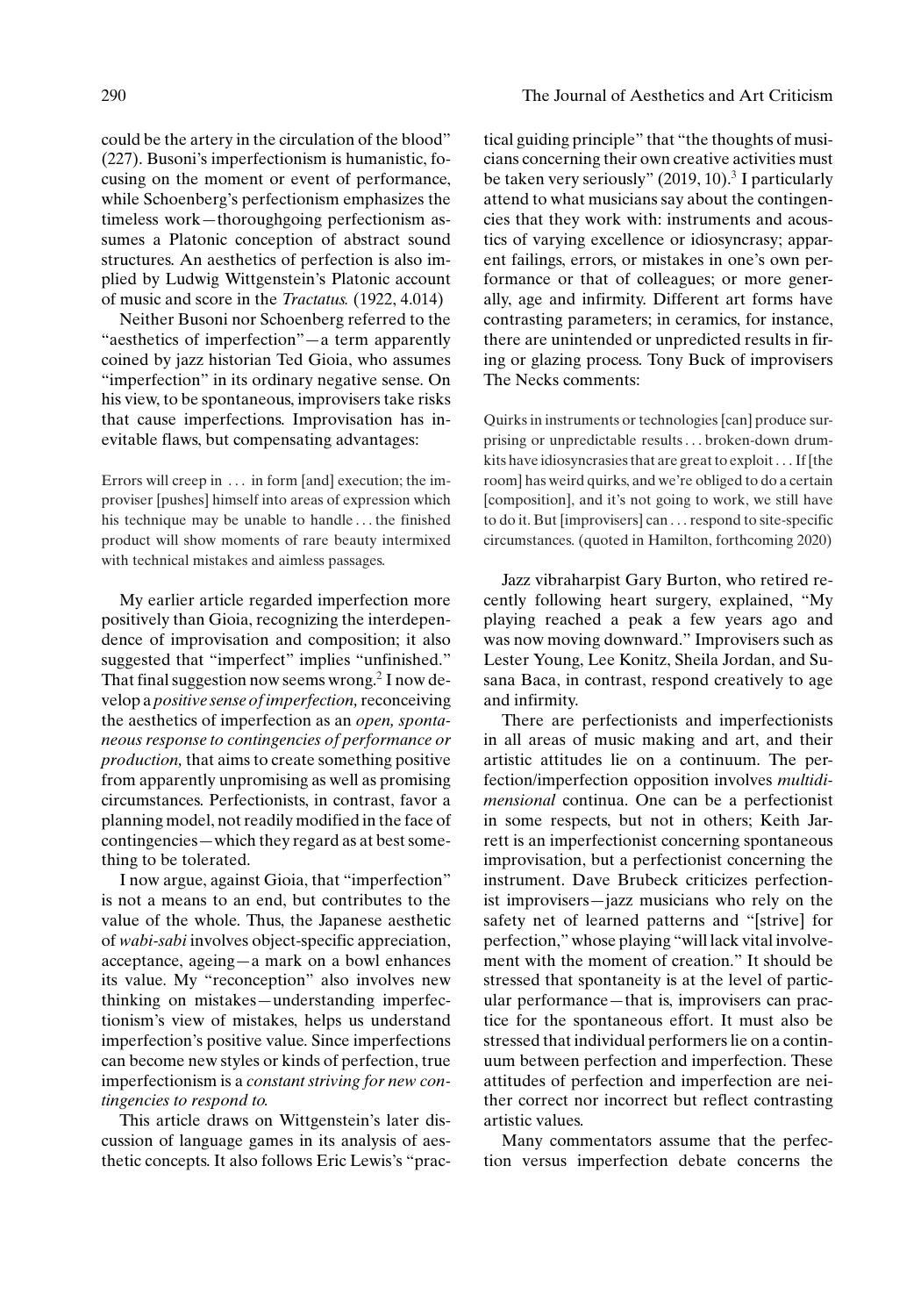merits of improvisation versus composition notably Gioia (1988). However, as my earlier article argued (2000), his concept of imperfection, associated with jazz and improvised music, should be extended to all kinds of musical performance. The aesthetics of imperfection embraces improvisation *and* composition; it is an aesthetics of *performance.* Comparing improvisation with *performance* of compositions, rather than with composition as such, reveals the reciprocity of composition and improvisation—imperfection, in some positive sense, is seen as an intrinsic good.

I return to aesthetic imperfectionism directly in the final section; first, I address alleged contrasts between improvisation and composition, in light of the aesthetics of imperfection.

#### ii. broad and narrow senses of composition and improvisation, and the work concept

The development of improvisation is intimately connected with that of the composer–performer divide—but the nature of improvisation and composition is not obvious. I now argue that both have *broad* and *narrow senses.* Narrow sense composition is the production of works, usually notated; broad sense composition means putting things together in an aesthetically rewarding form.<sup>4</sup> Thus, improvisation can be a method of (broad sense) composition; there is no music that is not composed, in a broad sense. My suggestion is that the distinction between broad and narrow senses is implicit in the language game involving music and the performing arts.

#### II.A. *The Modernist Story of a Composer–Performer Divide*

Notation probably began as a mnemonic device, to remind performers of music already fixed. Western medieval notation did not specify pitch—not because it was left open, as in some of John Cage's scores, but because performers did not need reminding. But notation transcended its mnemonic origins, becoming a driving force in music's evolution. Hence the familiar *modernist story* of a *composer–performer* divide in Western music—a story that I qualify without rejecting it. This divide developed with the advent of staff notation from the twelfth to thirteenth centuries. *The composer* became a desk worker rather than performer, their compositions defined by the score. Prior to this divide, one could say, all musicians were performers of their own work, and perhaps that of others—troubadours might have played each other's songs. Scholars of medieval church music debate whether there existed even a limited canon of noncontemporary works—the "work concept" evolved only with the notion of composer as desk worker. (In literature, the work concept appeared much earlier.) $5$ 

The desk worker model assumes a concept of the *musical work,* therefore—"work" meaning "artwork." "Art" here has a capital "A" autonomous art in a public arena, normally with a unique, named creator, arising with a *modern system of the arts,* involving an overarching concept of art, or of artworks (see Hamilton 2007a, chap. 1). In the pre-Renaissance West, and non-Western cultures, in contrast, art is nonautonomous subsidiary to nonartistic activities, religious, military, or social. Paintings, sculptures, and musical pieces that are now regarded as artworks were not so regarded.<sup>6</sup>

According to the familiar story, the work concept expressed Western music's *increasing portability—*not the much later Sony Walkman revolution, but the repeatability of compositions in different locations and times, by different performers, and in that sense standardized. When Bach was Kapellmeister at Köthen, he wrote for a particular location and set of performers, without thought for portability; performers were expected to embellish and elaborate. Bach's compositions have *become* works. A work, strictly understood, may be inspired by or commissioned for a particular occasion, or particular performers, but is not limited in performance by this. There are obvious parallels with developments in other arts, related to art's growing autonomy, and commodification—notably the portability of framed paintings.<sup>7</sup>

As the familiar story stresses, with the development of the work concept came a decline in what is usually called improvisation. Bach, Mozart, and Beethoven were great improvisers; in early nineteenth-century Europe, professional keyboard players and composers—and many amateurs—were trained to improvise. As composers' authority grew after the mid-nineteenth century, a Romantic *ideal* of improvisation supplanted improvisation in public performance composers still improvised in private, but "improvisation" acquired pejorative connotations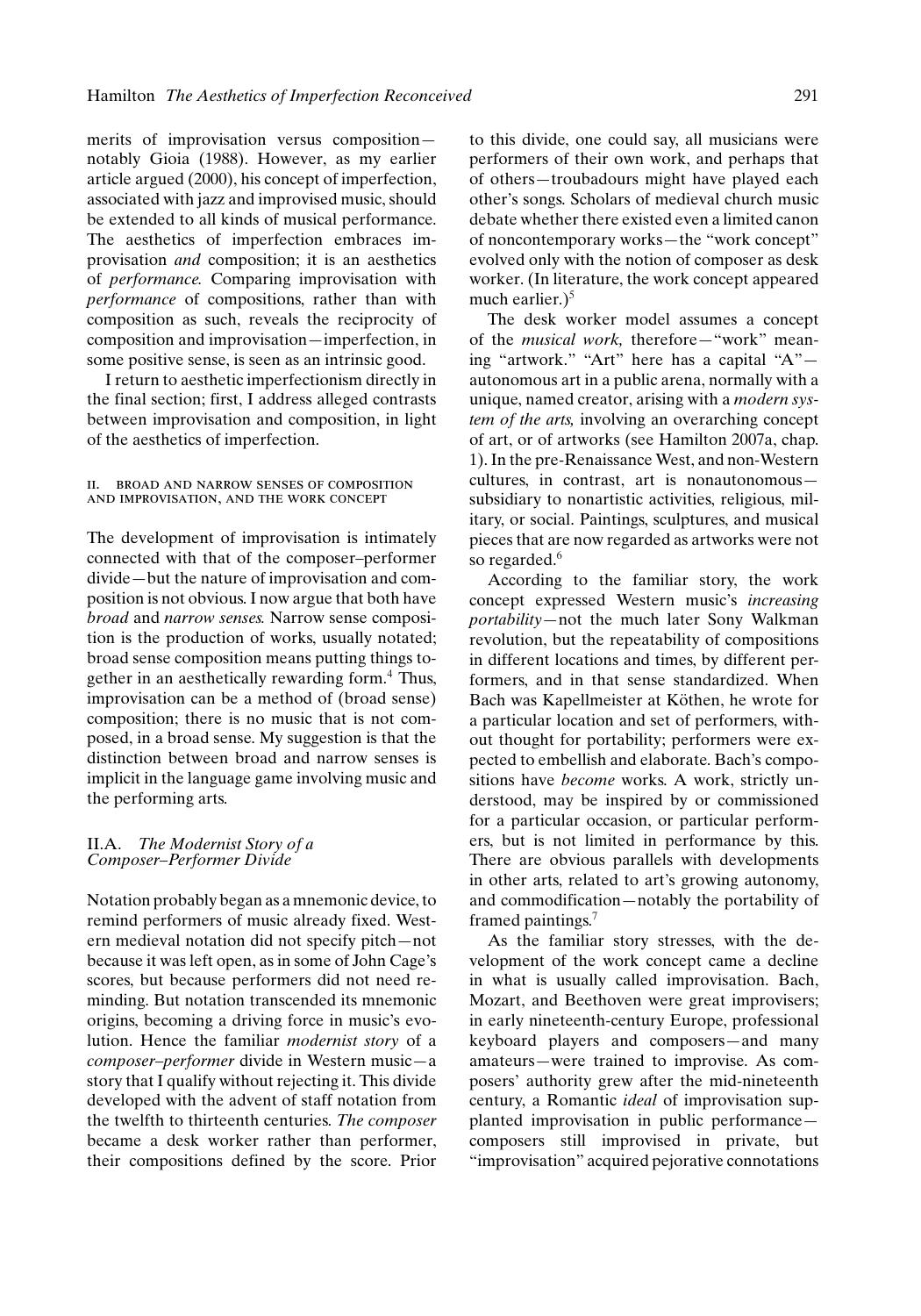#### 292 The Journal of Aesthetics and Art Criticism

of lack of discipline or planning (see Gooley 2018). Berlioz was one of the first Western composers not to be an instrumental performer, though he conducted. As composers wrote more elaborately, orchestrating for a larger range of colors and sounds, scores became increasingly prescriptive, limiting performer input—though any system of notation requires interpretation. That at least is the familiar story. Classical musicians, up to the present, continued to improvise in the organ loft, in schools, and for dancers—activities underrecognized and underappreciated.

#### II.B. *Improvisation and Composition in Their Broader Senses*

To reiterate, I do not reject the familiar story, but wish to qualify it, placing it in a broader context. In particular, there is a question how one should describe the situation before the composer–performer divide. In the third through fifth editions of *Grove's Dictionary of Music and Musicians*, Henry Colles describes improvisation as "the primitive act of music-making" ([1927] 1954, vol. II, 991)—contrast the complete reversal of this view found in the most recent edition (below). Roger Scruton refers more neutrally to "the emergence of 'works' from a tradition of spontaneous performance" (1997, 111)—what Jim Samson calls the "ancient art of improvisation" (2008, 46). But the immense diversity of musical traditions puts such claims in question, as Laudan Nooshin's critique of the traditional opposition of improvisation and composition shows.

Nooshin would not, I think, deny something like the familiar modernist story of Western music, but disputes the terms in which it is usually expressed. Improvisation, she argues, is "a term which . . . emerged in the context of European art music [as a] consequence of the development of notation (and thus the conceptual division between performer and composer)" (2003, 248). But by the late nineteenth century, it had "become a marker to distinguish between the creative processes in [Western art] music (which had notation and was therefore art) and other musics (which generally did not and therefore were not)" (248). Thus, for one latter-day imperialist,

Indian music is almost entirely a matter of improvisation. Art... never can be [improvised]... Indian music has yet to suffer the pangs of [artistic] birth [and] must boldly proclaim itself on paper, in black and white. (Nichols 1944, 134–136)8

Leo Treitler comments that musics outside the Western notated tradition were often regarded as improvised, in the negative sense of something unprepared and unforeseen, "the exception to something  $\ldots$  more grounded" (1991, 66). Nooshin summarizes this negative view of improvisation as "absence of notation equals non-cerebral, which . . . equals non-art" (2003, 246).

In recent decades, that negative view has been transformed into something more positive, but more subtly Eurocentric. As Nooshin comments

improvisation had served partly as an arena to play out Western representations of the primitive and untutored "other"; now this orientalist trope was turned on its head and improvisation came instead to represent... [what] was perhaps being lost in modern Western societies.  $(2003, 250)^9$ 

However, she continues, "Despite a growing appreciation of improvisation as a kind of composition, the dualistic discourses have remained with us" (254), as we fail to recognize the lengthy training of many improvised traditions (251). Bruno Nettl challenged the idea of improvisation and composition as opposites (1974), but one must still insist that improvisational and compositional elements are found in all music (Nooshin 2003, 256).

Nooshin is right—what writers failed to grasp is that improvisation is a kind of composition. But a residue of the traditional view, that composition in the narrow sense is the highest kind of musical creation, perhaps remains in her account. A further step is needed—one must distinguish *specific* and *more general senses of composition* and *improvisation,* a distinction implicit in the language game involving music and the performing arts.10 To reiterate, there are two senses of composition:

- 1. In music and performing arts: composition is opposed to narrow-sense improvisation composers are mostly desk workers who produce works, usually notated.
- 2. More generally: composition involves putting things together, in an aesthetically pleasing form, which improvisers as well as desk composers do—essential to any artistic activity or performance.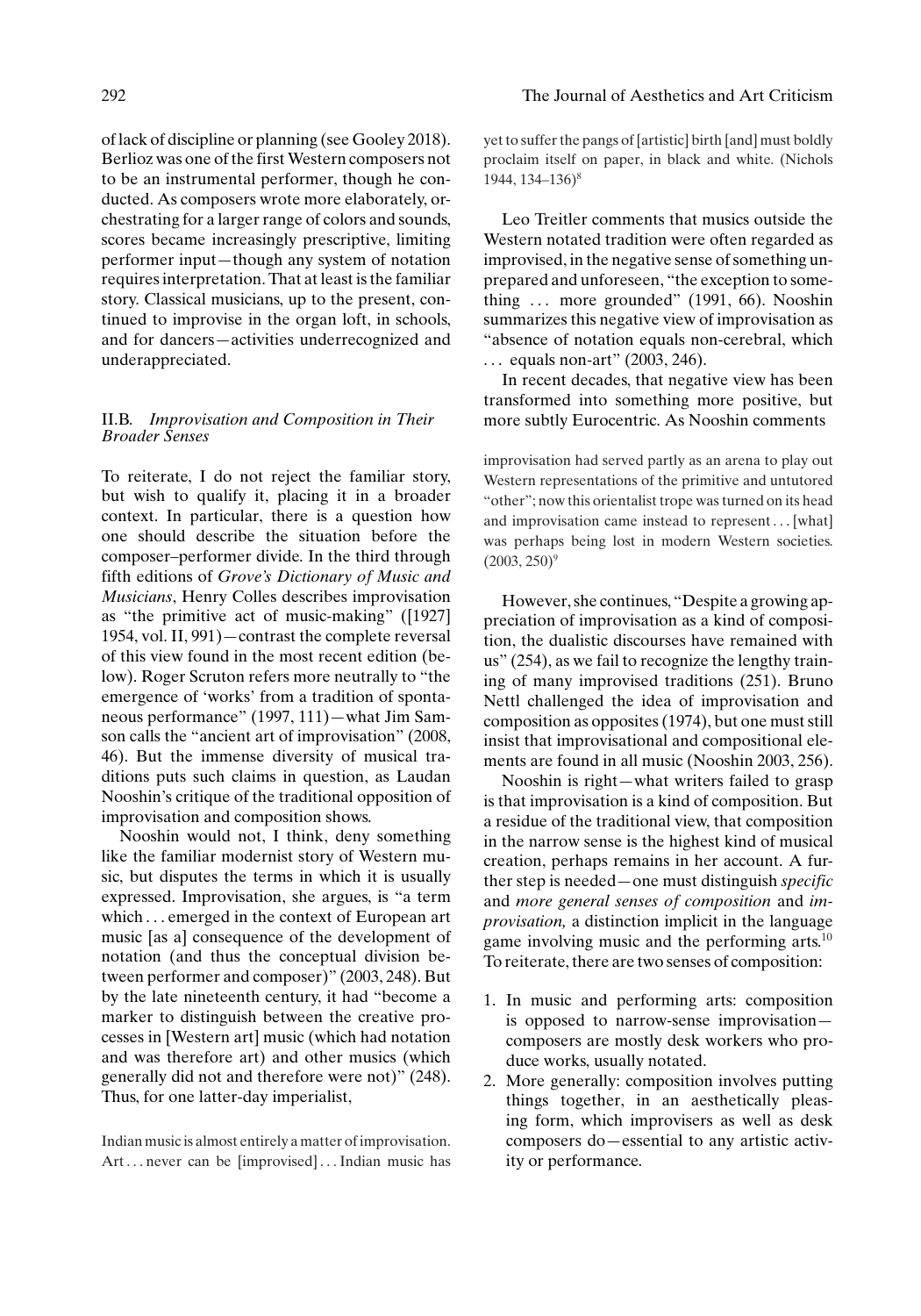For free improviser Keith Rowe, "There is no such thing as non-composed music. You can never get away from some form of composition" (quoted in Olewnick 2017, 134). Philip Alperson argues that "A musical performance . . . always involves formative decisions about how a piece shall sound, i.e., decisions about [its] form or composition" (1984, 20). They are referring to composition in the broad sense.

The distinction between broad and narrow senses explains why some improvisers refer to *improvisation as a compositional method—*funding bodies contrast their work with that of *paper composers* who produce scores. As Tony Buck comments, "it's no longer a dichotomy of improvising and composing ... improvisation is a methodology for composing, just like serialism, or rhythmic inter-locking" (quoted in Hamilton, forthcoming 2020).

Improvisation as a compositional method involves:

- 1. Spontaneous composition
- 2. No repeat performance of the composition rejection of the work concept, of a *fixed and repeatable* composition.

These features are separable. Scelsi's improvisations were transcribed by Tosatti and others, and published as Scelsi compositions. (Tosatti's role has been much debated.) This is "improvisation as a compositional method," but not in the free improviser's sense. Scelsi intended his improvisations to be transcribed and published as compositions; in other cases, improvisations have been performed as if they were compositions, without the improviser intending this. Thus, Jean-Yves Thibaudet performs Bill Evans improvisations, and George Russell based a composition on Miles Davis's solo on "So What."

Improvisation also has specific and more general senses:

- 1. In music and performing arts, improvisation is opposed to composition—it is an approach to performance that does not involve prior deskwork or non-notated composition.
- 2. More generally: improvisation is opposed to "using an established method."

The second sense involves an aesthetics of imperfection: "We did not have the proper tools/ingredients/instruments, so we improvised." Thus "I did not have a chisel, so I improvised using a screwdriver," or "I did not have the right materials to fix the car, so I improvised with WD40 and Blu Tack." The second sense also yields a deeper response to the music-specific question. Much improvisation *does* use an established method. For instance, Mozart's improvised cadenzas adhered to the idiom of his notated works; jazz improvisers often use a stock of idiomatic gestures or "licks."11

Lydia Goehr distinguishes between improvisation *extempore,* "when musicians make up music in performance," and the "less familiar concept [of] improvisation *impromptu* ... what we do ... *in the moment* [when] confronted with an unexpected difficulty" (2016, 460). Goehr notes that *improvisation extempore* has been used to critique the classical work concept, which she wishes to reenergize (459). There are interesting parallels here with the theme of the present article—and its precursor—that works can accommodate an aesthetics of imperfection, which is an aesthetics of performance in general. The sense of improvisation as "making do" underlies my formulation of aesthetics of imperfection as positive response to contingencies. But that is an issue for another occasion.

I now show how these distinctions between concepts of composition and improvisation elucidate their reciprocity.

iii. the reciprocity of improvisation and **COMPOSITION** 

Distinguishing broad and narrow senses of composition shows how improvisation and composition may not be opposites, but can stand in a reciprocal relation. My precursor article argued that composition and improvisation are *interpenetrating opposites—*we now see that broad sense composition has a two-way interdependence with improvisation. As Rohan de Saram comments, "The improvised piece [aspires to] the solidity of a written piece, the written piece [aspires] to loosen itself up like an improvisation, to give itself spontaneity" (forthcoming 2020). That is, (1) improvisations aspire to be compositions (narrow sense); and (2) interpretation of compositions aspires to improvisatory spontaneity, making the composition appear as spontaneously created as an improvisation. (The perfectionist improviser ill-advisedly tries to achieve (1) by rehearsing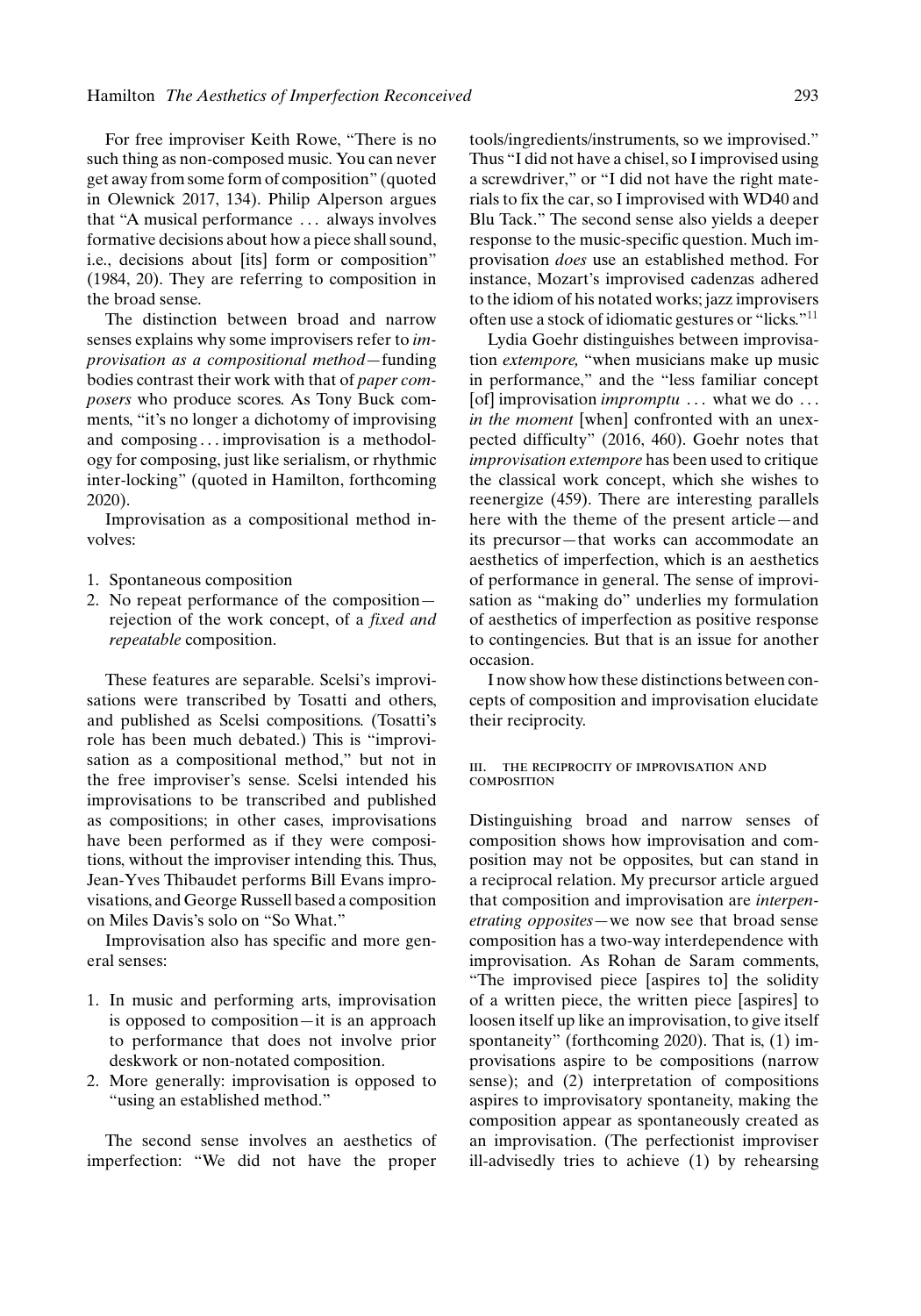their "improvisation," so that it comes out right on the night.)

Thus, it is wrong to say, as many commentators do, that the work concept expresses the aesthetics of perfection. Works can accommodate an aesthetics of imperfection—which is an aesthetics of performance in general, not just of improvised performance. The fact that both imperfectionists and perfectionists fail to recognize this suggests the residual influence of the "mechanical reproduction" picture of interpretation—a picture that imperfectionists condemn and perfectionists apparently endorse. Thus, as we saw, for the perfectionist Schoenberg, the creative interpreter "becomes a parasite on the exterior, when he could be the artery in the circulation of the blood" (Stuckenschmidt 1977, 227). Video artist/composer Christian Marclay, an imperfectionist, comments half-ironically, "I get [musicians] involved in the process. I'm not one of those fascist composers who says, 'Play this!'" (Bradshaw 2018). As Rachel Stroud notes, "Performance of notated works is still often seen as diametrically opposed to the spontaneous, collaborative creativity of improvisation . . . classical performers [are] somehow uncreative, destined to replicate stagnant 'works'" (Stroud, forthcoming 2020). I stress that this view is implausible and do not in any way defend it—but it seems implicit in common views of interpretation, even though proponents of the latter might deny it.

To regard classical performers as somehow uncreative is to fail to recognize the artistry of interpretation; as Adorno suggested, interpretation of the greatest works is inexhaustible (see Paddison 2016). Creative interpreters strive for improvisational freshness—the illusion that a work is being created spontaneously. It is true that among classical performers, Horowitz's statement is unusual: "a work should never be played the same way . . . I may play the same program from one recital to the next, but I will play it differently . . . it is always new" (quoted in Mach 1991, 119). But metaphors of "bringing to life" or "making it sound fresh" are common. In contrast are classical performers who "perform their CD" live, reiterating their recorded interpretation. Like jazz performers who rehearse solos, these may be enjoyable phenomena of the entertainment industry, but are artistically limited (see Cant, forthcoming 2020). The requirement of spontaneity helps establish improvisation, in its narrow, modern sense, as an art.

Philosophers, Alperson apart, have tended to neglect reciprocity, holding with Gioia that negative features of jazz improvisation are compensated by excitement and spontaneity. Thus, for Francis Sparshott, in improvisation "we make allowances for fluffs, interruptions, squawks" (1982, 255). The result, as we see in the final section, is an aesthetics of imperfection without a positive notion of imperfection. Musicologists, in contrast, recognize reciprocity, without linking it explicitly to an aesthetics of imperfection. Thus, Nicholas Cook (2013) sees improvisation and work performance as interpenetrating practices—in more open Baroque scores, and in Haydn, Mozart, or Beethoven. Playing a Mozart quartet, comments Bruce Johnson, is an act of collective improvisational performance—intonation and rhythm are nuanced and accommodated within the ensemble (2002, 104)—while for Richard Cochrane, "the practice of improvisation . . . exists in all musical performances" (2000, 140). In *New Grove Dictionary of Music and Musicians,* Stephen Blum almost dispenses with improvisation as an activity separate from composition, describing both interpreting a score, and what is generally referred to as improvisation, as "composition during performance" (2001, 192–193). What these writers are suggesting is that imperfection in the ordinary, negative sense, and in my distinctive positive sense, applies as much to *performance* of a score, as to improvisation.

It may seem improbable that interpretation is not recognized as an art—but how else to explain the widespread view that improvisation is riskier and more error strewn, and so more amenable to an aesthetics of imperfection? This is the topic of the next section, which extends the claim that improvisation and composition interpenetrate, by looking at their allegedly contrasting attitudes to risk, and mistakes. We will see that responses to mistakes are part of a broader, positive aesthetics of imperfection, and not simply a negative feature of improvisation to be tolerated.

#### iv. risk, error, and mistake

This section critiques Gioia's view that it is somehow distinctive of improvised music that "Errors will creep in . . . in form [and] execution." We now see that risk is present in all performance, but that improvisation and composition approach it from different angles. This section provides further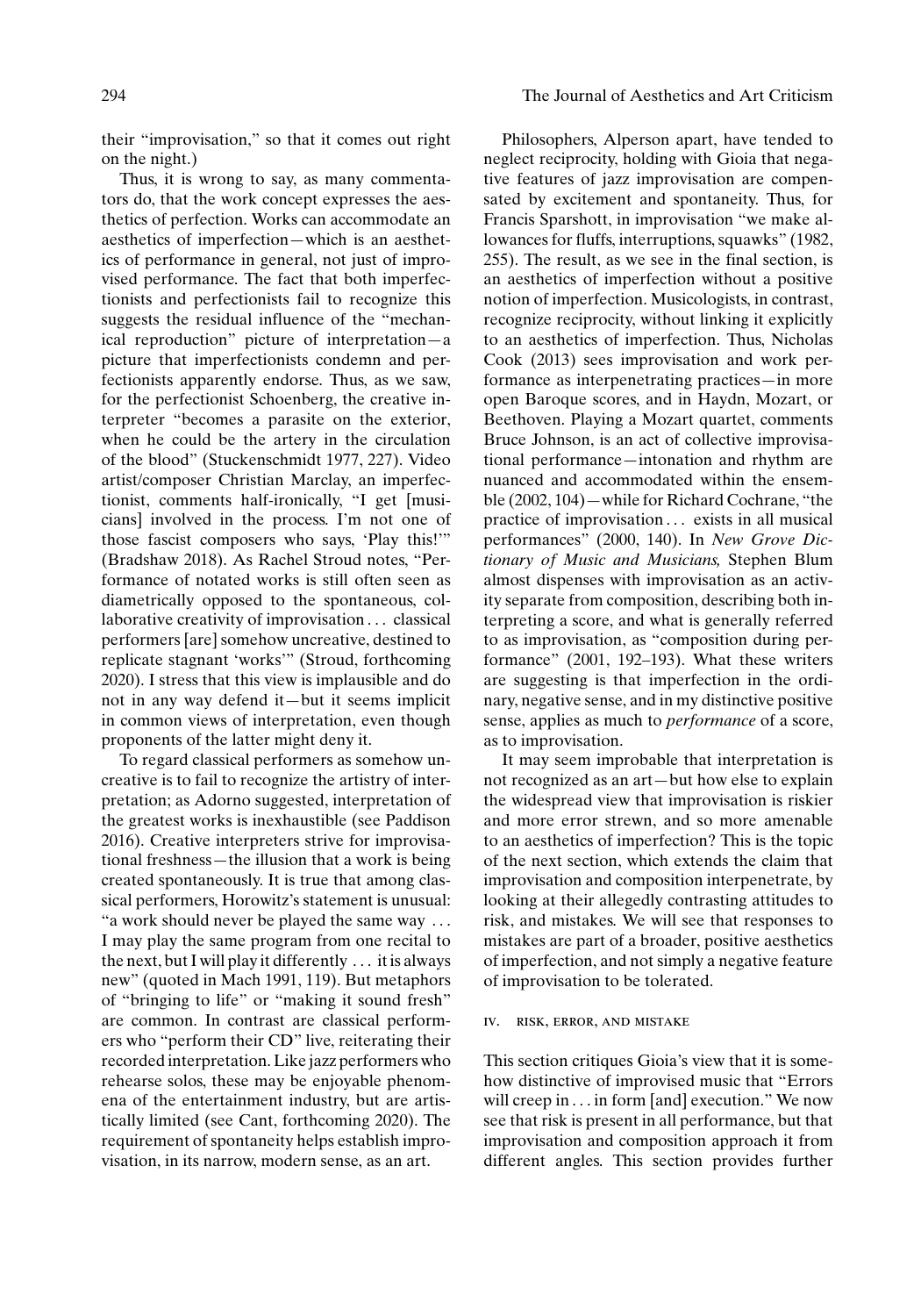evidence that improvisation is not simply opposed to composition. They have structural features in common, arising from the logical grammar of mistake, elucidated by J. L. Austin and Wittgenstein.

#### IV.A. *"Improvisation Is Risky"*

The common view—that improvisation is riskier—neglects the interpreter's genuine, if secondary, artistry. Thus, for Alperson, "improvisation [adds] to the conventional musical performance situation a greater element of risk" (1984, 23). Victor Durà-Vilà, comments that "improvisers have less control over their material [which] makes improvisation riskier [than] where the material can be abundantly scrutinized and assessed by the creative artist" (forthcoming 2020). On this view, "The improviser is in the most precarious position ... creating a musical work anew as it is being performed" (forthcoming 2020). Performing a composition is less risky, it is assumed, because the composer in their study has done the artistic work—the interpreter can fail as craftsperson, but the improviser can fail as both craftsperson and artist.

To reiterate, this view fails to recognize the interpreter's artistry. Both improvisers and interpreters may produce unstructured, rambling performances. To say that a work is successful is to say that a serious attempt at performance is worthwhile. As conductor Colin Davis retorted, when a colleague criticized a performance of *The Marriage of Figaro,* "Yes, but what a work, man, what a work!" (quoted in Hamilton 1993, 186). The work concept can "accommodate" poor performances; one "hears" the composition through them.<sup>12</sup> It might be argued that if one can hear the work through the poor performance, that performance is less risky than a poor improvisation where one hears nothing—but the argument is becoming abstruse.

It is true that imperfectionist improvisation encourages risk, because genuine spontaneity, whether in improvisation *or* interpretation, is risky. Derek Bailey favored the riskier approach of presenting improvisers who have never collaborated: "The best moments that I've found in improvisation often happen fairly early in a relationship ... Later other kinds of things develop and the assumption is that this is an improvement. I'm not so sure" (1996). In another sense, however, im-

perfectionist improvisation is *less* risky. As Tony Buck commented, "If [the room] has weird quirks, and [the interpreter is] obliged to do a certain [composition], and it's not going to work, [they] still have to do it"—an outcome that improvisers avoid.

#### IV.B. *"There Are No Mistakes in (Free) Improvisation"*

Concerning *mistakes,* the improvisation– interpretation asymmetry is also often exaggerated. Recall that mistakes are among the contingencies to which imperfectionists respond positively. The philosophical literature on mistake and error distinguishes *mistakes* from other errors only in that they require background understanding or capacity, and so are in some sense blameworthy; other errors involve epistemic bad luck. Austin's "A Plea for Excuses" suggests a threefold distinction: accidents, mistakes, and errors that are not mistakes. Austin focuses on the contrast between mistakes and accidents, but comments that "In an accident something befalls: by *mistake* you take the wrong one: in *error* you stray" (1961, 28). Thus, one could say

- 1. The pianist hits the wrong key *by mistake,* intending to hit another; they had not practiced sufficiently, or their technique was inadequate.
- 2. They hit the key deliberately but *in error—*the score was incorrect, or they misread or forgot the passage. Perhaps the otherwise excellent Urtext edition contained an inaccuracy—but it was not a cheap, poorly produced score that the pianist could be blamed for using. ("He chose the wrong edition.")
- 3. They hit the wrong key *by accident,* as the piano stool shifted—as Austin argued, whether it is an accident, or a mistake depends on how hitting the wrong note came about.

A slip or typo is often an accident, but it is a mistake if it resulted from typing too fast, or reading the transcribed text carelessly.<sup>13</sup> One is responsible for a mistake, but not for an accident. "You were not looking where you were going!" suggests that it was not an accident, as does "You should have taken a typing course."

Wittgenstein's *On Certainty* elucidates the concept of "mistake," although it does not address the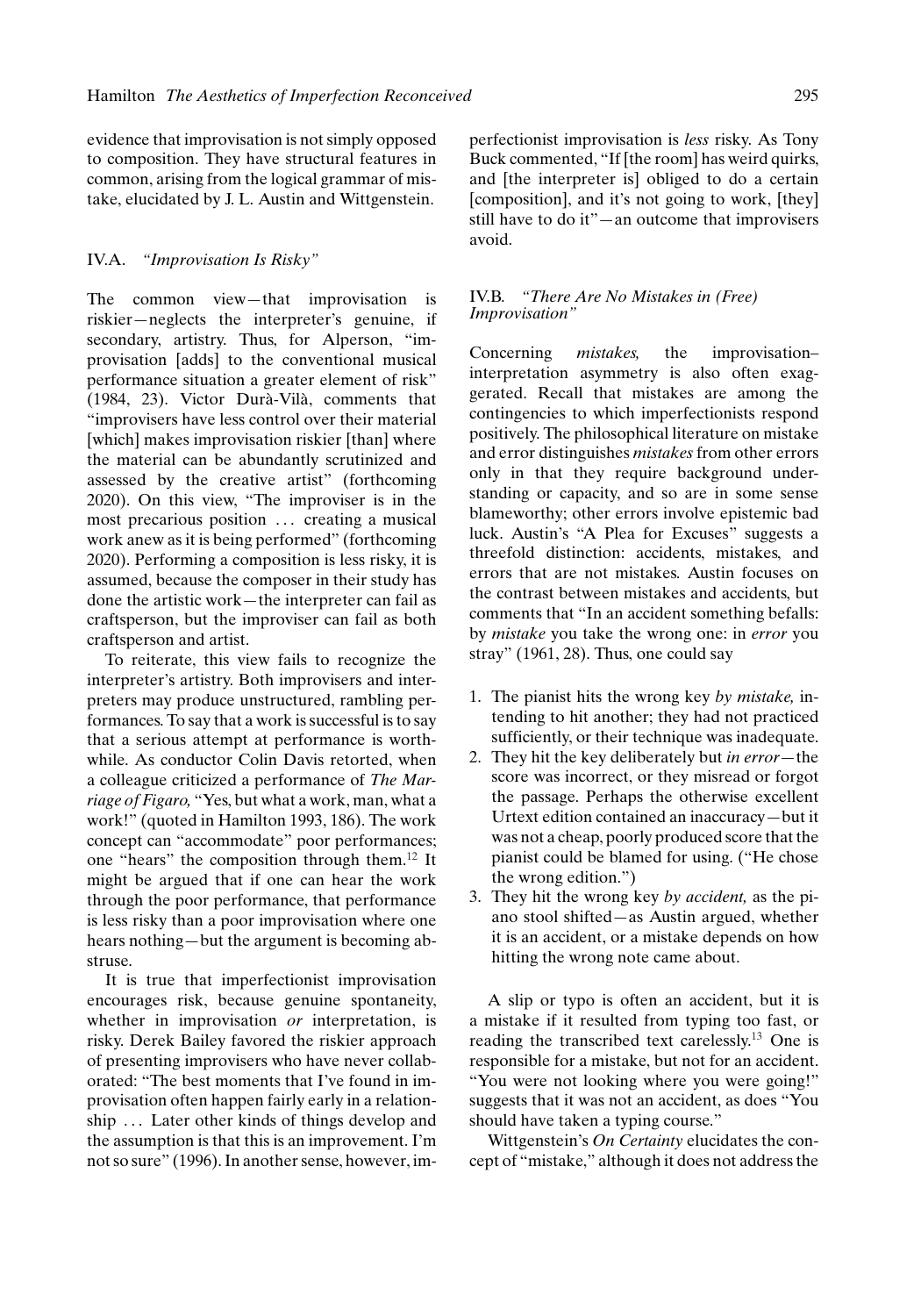contrast between error and mistake that Austin discusses only briefly. A mistake occurs when someone can reason or observe correctly, but is inattentive or careless, or reasons wrongly: "Can't we say: a *mistake* doesn't only have a cause, it also has a ground? I.e., roughly: when someone makes a mistake, this can be fitted into what he knows aright" (1969, paragraph 74). That is, to describe something as a mistake is to say that it is to some extent understandable, because it emerges explicably from the subject's beliefs or capacities.<sup>14</sup>

Being mistaken is like misremembering or misunderstanding—which involve remembering or understanding, and so are not cases simply of *not* remembering or understanding. Being mistaken—in contrast to making an error involves getting things partly right: the archaeologist recognized a body part with five digits, but mistakenly concluded that it was a hand, not a foot. Similarly, misunderstanding someone's words involves only a partial failure of communication; if I cannot recognize their language, the result is not *mis*understanding, but complete failure to understand. As Austin writes, I shoot your donkey *by mistake* because I know what a donkey looks like, can recognize yours and mine—but in this case confuse them (1961, 133). Playing or singing out of tune might be a mistake, slip, or accident, but not when perpetually tuneless soprano Florence Foster Jenkins does it—or jazz saxophonist Jackie McLean, whose acidulous style involved playing sharp, perhaps to stand out from the ensemble.

As Wittgenstein suggests, when someone makes a mistake, one can describe the faulty reasoning, or inattentive observation, that took them from knowledge to error. What may be termed an *individualist conception* maintains that a mistake is something that infringes one's own standards. But that is incorrect—mistakes and errors are relative to *correct standards.* (We will shortly see the individualist conception's limited truth.) The vocal stand-in on the biopic *Florence Foster Jenkins* may sometimes have made the "mistake" of singing in tune. When they sing a phrase in tune, this is a mistake by the standard, *imitate Jenkins,* but not by the standard, *sing the tune correctly.* In the context of making the movie, the standard *imitate Jenkins* is the correct one—whether something counts as a mistake depends on the criterion of success. The common paradoxical notion of a deliberate mistake helps here.

#### 296 The Journal of Aesthetics and Art Criticism

We now apply this discussion to performances involving composition and improvisation. In performing score-based music, there can be wrong notes, and mistaken—perhaps inauthentic tempos. In jazz, players misread or mishear chord progressions; Coltrane once forgot to repeat a song's first eight bars.<sup>15</sup> Art Tatum commented, "There's no such thing as a wrong note. It all depends on how you resolve it" (quoted in Bertinetto 2016, 88). Thus, if a jazz player mistakenly plays the "wrong" scale over the chords, and adjusts rapidly, it is no longer an error—as Charlie Parker said, "You're never more than a half-step [semitone] from a right note." (The quote has various versions—apparently, many Parker "quotes" were fabricated by journalists.) Thus, T. Carl Whitmer:

The idea ... must always be kept in a state of flux. An error may only be an unintentioned rightness ... Polishing is not at all the important thing; instead strive for a rough go-ahead energy. Do not be afraid of being wrong; just be afraid of being uninteresting. (1934, 16)

A novice stops after a mistake, a perfectionist conceals it—and an imperfectionist exploits or develops it. As Thelonious Monk complained, following a performance he found unsatisfying: "I made the wrong mistakes" (Feurzeig 2011, 30).

In post-bebop jazz, Parker's "half-step rule" was reformulated. The notion of "correctness" over a chord progression was expanded, and tones outside the chord's theoretical function tolerated or encouraged. Post-bebop techniques include "sidestepping" or "sideslipping"—playing a mode or scale a semitone from the stated one, then sliding back—or the less systematic use of outside notes, as in Paul Bley's remarkable solo on "All the Things You Are."<sup>16</sup>

Free jazzers of the 1960s might acknowledge wrong notes, though without defining them harmonically. Both free jazz and free improvisation useful but contestable labels—aim to maximize freedom, avoiding explicit grooves and chord changes. Steve Lacy recalled: "In '60 [trumpeter Don Cherry] was completely free already. ... He used to tell me, 'Come on, let's play'. I'd say . . . 'What tune?', and he'd say, 'Come on let's just play'. And that was new to me"  $(1974).<sup>17</sup>$  In fact, free jazz often has a compositional structure; as Adam Fairhall (email communication, 2018) comments, most of its 1960s albums have a recognizable precomposition element. In contrast,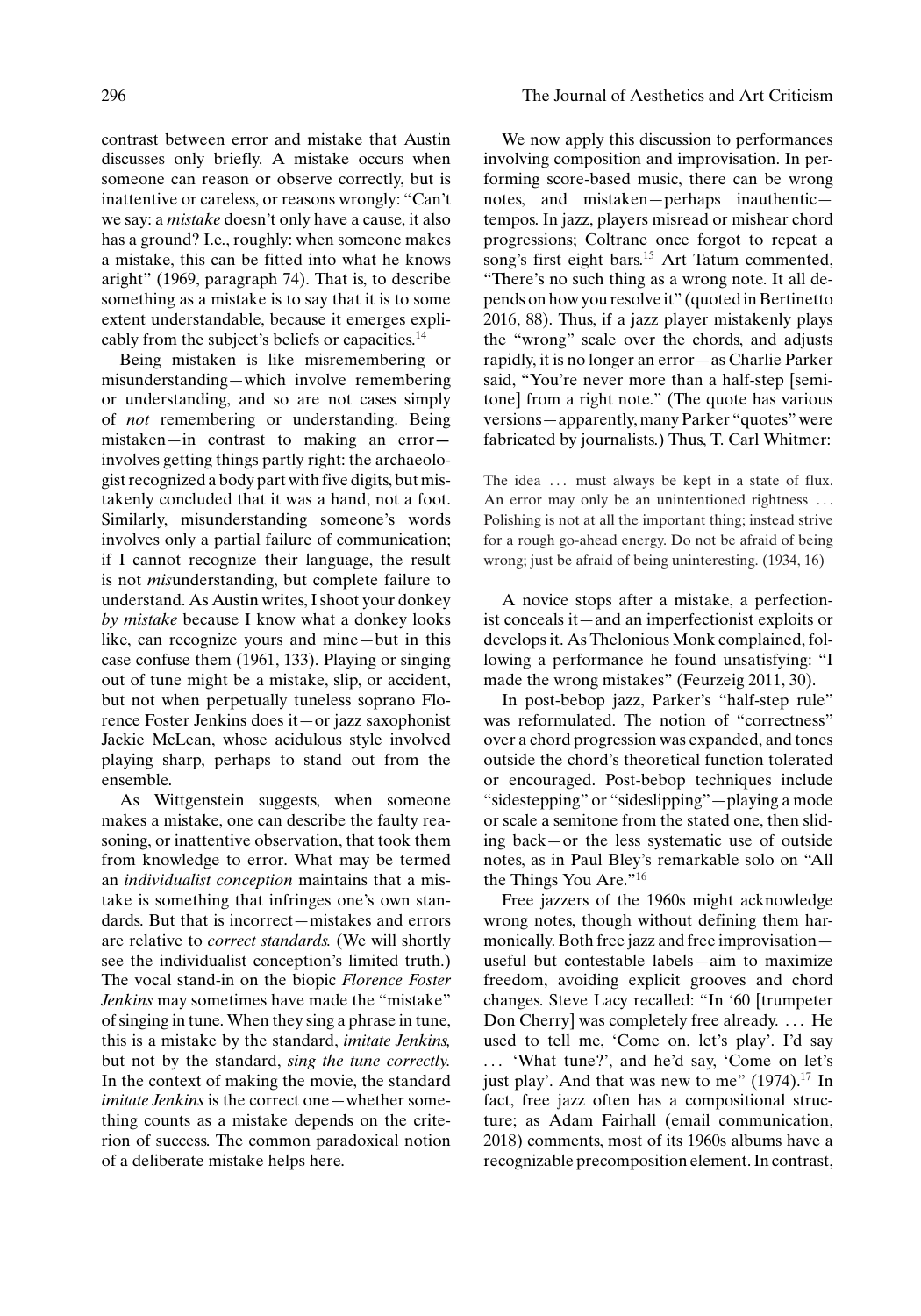free improvisation—a mostly European development from free jazz—aimed at totally spontaneous improvisation, generally avoiding even a residual pulse.

As Marcello Ruta comments, "Free improvisation can (and possibly necessarily does) use existing musical material. But such . . . material is not programmatically chosen in advance by the performer, who therefore is not committed to it" (2017, 513). For some commentators, it follows that mistakes in free improvisation are impossible. After an improvisation by cellist Rohan de Saram, his colleague from the Arditti Quartet joked, "I didn't spot a single wrong note!" Pianist John Snijders comments:

It is hard to know what meaning "mistake" has [here]. In a composed piece, a mistake means doing something one is *not supposed to do.* In free improvisation, it seems only to mean doing something one has *not planned to do.* (De Saram, forthcoming 2020; Snijders personal correspondence, 2018)

One could add: "or doing something one thereafter regrets having done." Composer/improviser Cornelius Cardew developed this thought in a surprising direction: "The only criterion for a sound is: 'was the player expecting (intending) to make it?' If not, it was a mistake, and makes a different *sort* of claim to beauty...mistakes are the only truly spontaneous actions we are capable of" (quoted in Tilbury, forthcoming 2020). Cardew was probably reflecting John Cage's comment that "A 'mistake' is beside the point, for once anything happens it authentically is" (Cage 1952, 59).

The free improviser may have no long-term plan, procedure, or set course; but they may do things that they did not intend, which perhaps amount to mistakes. It might be argued that "mistake" implies an established procedure—so in free improvisation, these cannot occur. However, projects like the Portsmouth Sinfonia aside performers played unfamiliar instruments, as well as they could—free improvisation calls for technical skills, even if these are unconventional. As free improviser Steve Beresford comments:<sup>18</sup>

Adam Bohman, who rarely plays a conventional instrument, has to devise his own techniques . . . bowing bits of cardboard and rubbing light bulbs against record racks there is virtuosity there, but it's to do with an instrument that you can't be trained on, because you just invented it. (Hamilton, forthcoming 2021)

Doing something by accident is not a way of going wrong. But there is a further category of "going wrong"—*poor choices.* Thus, there are three ways of going wrong in pursuit of truth, or in artistic or other practice:

- 1. mistake or avoidable ignorance, where checking procedures are known and available;
- 2. error or unavoidable ignorance, concerning novel phenomena without a familiar, agreed procedure;
- 3. poor choices—including aesthetically poor choices—that do not amount to mistake or error.

#### IV.C. *Mistakes, Errors, Poor Artistic Choices, and Misconceptions*

Those who discern mistakes in free improvisation may in fact be referring to poor artistic choices. There is a continuum between mistakes and errors on the one hand, and poor artistic choices and misconceptions on the other. Brian Olewnick, biographer of free improviser Keith Rowe, reports: "Rowe certainly thinks that not only *can* mistakes be made—they usually are. At an improvised concert, he will grimace from time to time [at] wrong choices" (personal correspondence, 2018). Free improvisers, like anyone engaged in a skilled activity with artistic standards, can make poor choices—though these are not, as Rowe perhaps thinks, mistakes. The existence of aesthetic aims implies the possibility of misunderstanding, expressed through poor artistic choices.

Lloyd Swanton of The Necks explains the trio's artistic aims, in a way that suggests that free improvisation has no rules:

We're not pure free improvisers because we have a couple of rules or customs. The first is "one person starts." The second is that we'll not hurry the progress of the piece—we're not going to change until someone's got an idea. That was a big revelation for us. (Hamilton, in preparation)

The trio perhaps has other rules—"No one 'solos'," "Keep things minimal"—which distinguish their music from its origins in post-Coltrane jazz.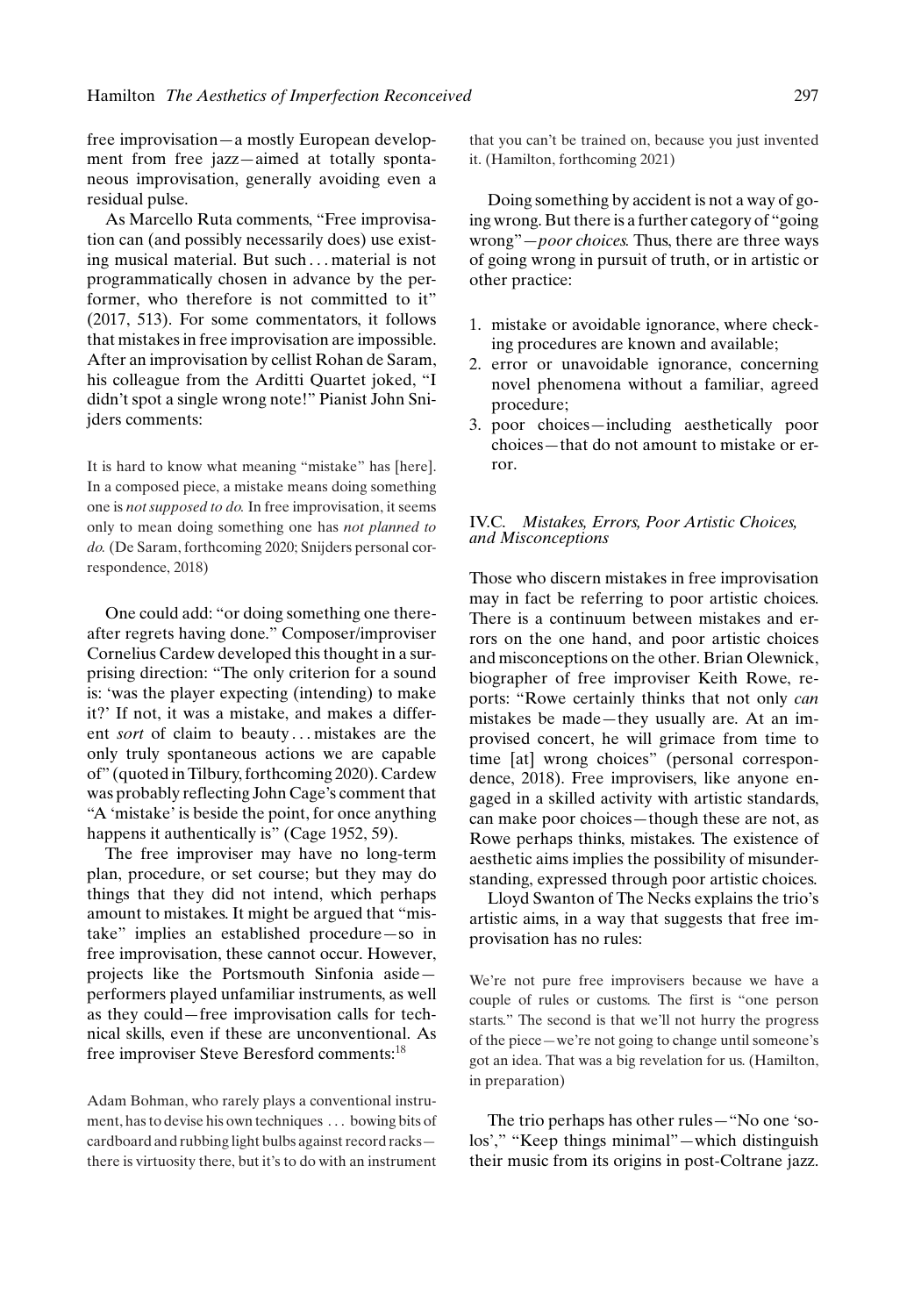For a player to "solo" in jazz fashion would contravene the group's artistic premise. However, Philip Clark, participant in Eddie Prevost's free improvisation workshops, contrasts "momentary lapses of technique" with "systematic misunderstanding":

Some people come for months without real understanding of its purpose—the search for new sounds overriding the necessity to "perform"... They heard what they wanted to play and executed it well technically. But their blinkered idea . . . never shifted—they [continued] to play Weather Report riffs or Keith Jarrett-like Romanticism. (personal correspondence, January 2019)

"Systematic misunderstanding" involves contravention of artistic premises amounting to conceptual error.

After modernism, classicism with its rules of taste became untenable. But we still talk of aesthetic failings—an off-white jacket and cream trousers do not match, blue and gray go better than blue and green—while remaining alive to style that transcends such errors. When someone puts on a pullover other than the one they intended, they might have made what most people think is the most felicitous choice—an unintentioned rightness—by mistake. Whether it *is* a mistake depends on whether I am the kind of person who cares about dressing fashionably—this seems to be the truth in the individualist conception rejected earlier. If I do not care—or simply cannot afford to—then it is not a mistake. There are errors, slips, poor choices, and misconceptions in improvised music, therefore—aesthetic rather than cognitive. But Gioia is mistaken in assuming that any of these is likelier in improvisation than other kinds of music making.

#### v. the aesthetics of imperfection

We will now see that understanding the imperfectionist's view of mistakes helps us understand the aesthetic's positive value. Many readers hold that "imperfection" cannot be positive. But one should first note that "imperfection" is not the opposite of "perfection." It is like misremembering or misunderstanding—which, to reiterate, involve remembering or understanding, and so are not cases simply of *not* remembering or understanding. Imperfection presupposes background order, functionality, or even perfection, not the

pursuit of disorder or anarchy. But the key defense of aesthetic imperfection is that there is something wrong with the thoroughgoing pursuit of perfection. Jazz pianist Frank Kimbrough contrasts his own approach with the perfectionist entertainer who pleases the public: "It's not about perfection. It's not about a show. I don't plan sets, ever. I'm playing solo tomorrow, and I have no idea what I'm going to play" (2016).

Still the objection persists, "Why characterize spontaneity, creativity, and vibrancy as *imperfection*? Kimbrough said, 'It's not about perfection'—he did not add, 'It's about *imperfection*'." That is, "perfection is not the aim" does not imply, "Imperfection is." But it can be an aim. The Japanese *wabi-sabi* aesthetic prizes, and does not just tolerate, imperfection. To reiterate, it involves object-specific appreciation, acceptance, ageing—a mark on a bowl enhances its value. For Otomo Yoshihide, "If I find something perfect, that's wrong. Nothing perfect in life" (quoted in Tilbury, forthcoming 2020).

The value of imperfection, in this sense, is a human value—"nothing perfect in [human] life." For composer Linda Catlin Smith, imperfection involves a "by-hand" quality:

*wabi-sabi* accepts transience and impermanence . . . the object is made by hand, and therefore has the tiny deviations or imperfections left by that touch . . . the sense of the lip on the mouthpiece, the hair of the bow on the string, the contact of the mallet or stick or bow. (forthcoming 2020)

She describes a composition's "subtle variations akin to the imperfections in a hand-drawn picture [and] in the way things change as they age—the paint on the canvas cracks, fabric fades":

A finished composition [is] fixed on the page. But the resulting performance will always have the by-hand-ness quality . . . If I wanted absolute control over the sounding experience I would make an electroacoustic recorded work.

It should be stressed that before the digital age, all artifacts had this "by-hand" quality. A visit to a railway museum shows that the coachwork and cab instruments on steam and early diesel locomotives were made by hand, using plates and rivets. The finish is crude compared with current molding and Computer Numerical Control manufacturing;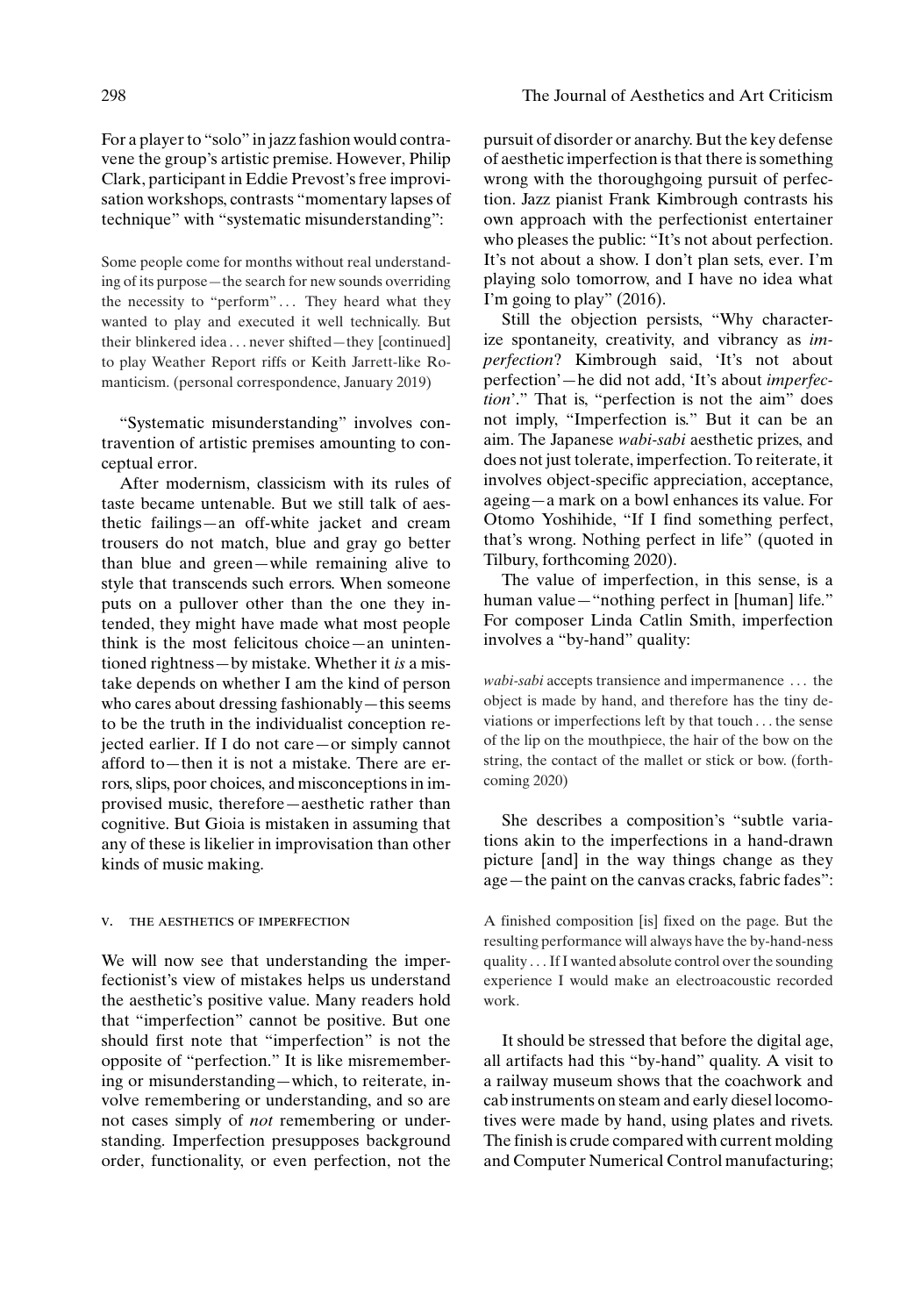individual locomotives of the same pattern or type have noticeable differences in their details.

David Lloyd offers a powerful objection to aesthetic imperfection, when he distinguishes (1) tolerance of imperfection, (2) artistic exploitation of imperfection, and (3) imperfection as an aim. He argues that imperfectionism is unstable. Exploitation, he argues, supports an aesthetics of imperfection only in a weak, parasitic sense: "A genuinely independent aesthetics of imperfection requires the identification of imperfections that bear aesthetic value in their own right." Guitar feedback was an unwelcome technical disturbance, that became a signature of improvised rock. What was originally, and in most genres still is, regarded as a flaw or imperfection in the sound has become a virtue or perfection. If improvisational art forms are being inappropriately evaluated as compositional forms, Lloyd argues, then instead of seeking an unstable aesthetics of imperfection, one should "fully recognize improvisation's distinctive features as virtues fit for aesthetic appreciation in [their own] terms" (all quotations from Lloyd, forthcoming, 2020).

Lloyd is right to argue that what was imperfect can become a new style or aesthetic—another kind of perfection. The conversion of errors into felicities is a familiar artistic process. Like guitar feedback, vinyl applique effects in glitch elec- ´ tronica began as straightforward imperfections surface noise or tape hiss. Antares Auto-Tune was originally a device to correct a singer's errors in pitch, but after Cher's 1998 hit "Believe," producers used it as a sound effect, deliberately distorting vocals—creating some of the crassest subgenres in the history of commodification. A mark on a Japanese bowl becomes a felicity, just as for Charlie Parker, a mistake is converted into a rightness. One might argue that the elderly Lee Konitz is not the player he used to be, but in his hesitations and imperfections, we recognize our frailty and humanity. More positively, we may discern a late style, like late-period Lester Young or Bud Powell. It is a narrow aestheticism that rejects such considerations in artistic evaluation.

I would argue that imperfectionism is not unstable, however. A process can become predictable. Derek Bailey's broken guitar string, or The Necks' silent waiting at the start of a performance, began as contingencies, but became expected. But the true imperfectionist always seeks new contingencies, constantly striving for spontaneity—as, indeed, may a true artist. My opening definition of imperfectionism was an open, spontaneous response to the contingencies of the performing situation. In response to Lloyd's objections, this definition should be developed: imperfectionism is a *constant striving for new contingencies to respond to.* Perfectionism, in contrast, is a mode of entertainment or a mode of classicism. But to pursue this issue takes us into questions of art and entertainment, and classicism and Romanticism, that are material for another occasion.<sup>19</sup>

#### ANDY HAMILTON

Department of Philosophy Durham University Durham, DH1 3DE United Kingdom

internet: a.j.hamilton@dur.ac.uk

#### **REFERENCES**

- Alperson, Philip. 1984. "On Musical Improvisation." *The Journal of Aesthetics and Art Criticism* 43: 17–29.
- Austin, J. L. 1961. "A Plea for Excuses." In *Philosophical Papers*, edited by J. O. Urmson and G. J. Warnock, 123–152. Clarendon Press.
- Bailey, Derek. 1996. "Interview [with Jean Martin]. European Free Improvisation Group, 16 August. http://efi.group.shef. ac.uk/fulltext/mbailin2.html.
- Barker, Emma. ed. 2012. *Art and Visual Culture: Academy to Avant-Garde*. London: Tate/Open University.
- Bertinetto, Alessandro. 2016. "'Do not fear mistakes there are none': The Mistake as Surprising Experience of Creativity in Jazz." In *Education as Jazz: Interdisciplinary Sketches on a New Metaphor*, edited by Marina Santi and Eleonora Zorzi, 85–100. Newcastle-upon-Tyne: Cambridge Scholars Publishing.
- Blum, Stephen. 2001. "Composition." In *New Grove Dictionary of Music and Musicians*, 2nd edition. Edited by Stanley Sadie, vi, 186–201. London: Macmillan.
- Bradshaw, Peter. 2018. "'It's Impossible!' Christian Marclay and the 24-Hour Clock Made of Movie Clips." The Guardian, September 10. https://www.theguardian.com/ artanddesign/2018/sep/10/christian-marclay-the-clock-tatemodern-london.
- Brothers, Thomas. 2014. *Louis Armstrong: Master of Modernism*. New York: W. W. Norton.
- Brown, Lee B., David Goldblatt, and Theodore Gracyk. 2018. *Jazz and the Philosophy of Art*. New York: Routledge.
- Busoni, Ferruccio. [1907] 1962. "Sketch of a New Aesthetic of Music." In*Three Classics in the Aesthetic of Music*. Translated by Theodore Baker, 73–102. New York: Dover.
- Cage, John. 1952. *Silence*. Wesleyan University Press.
- Cairns, D. 2004. "The Real Godfathers of Punk." Sunday Times, May 30. http://www.portsmouthsinfonia.com/media/ sundaytimes.html.
- Cant, Stephanie. Forthcoming 2020. "Embracing Serendipity in Classical Performance." In Hamilton and Pearson, eds.
- Cochrane, Richard. 2000. "Playing by the Rules: A Pragmatic Characterization of Musical Performance." *The Journal of Aesthetics and Art Criticism* 58: 135–141.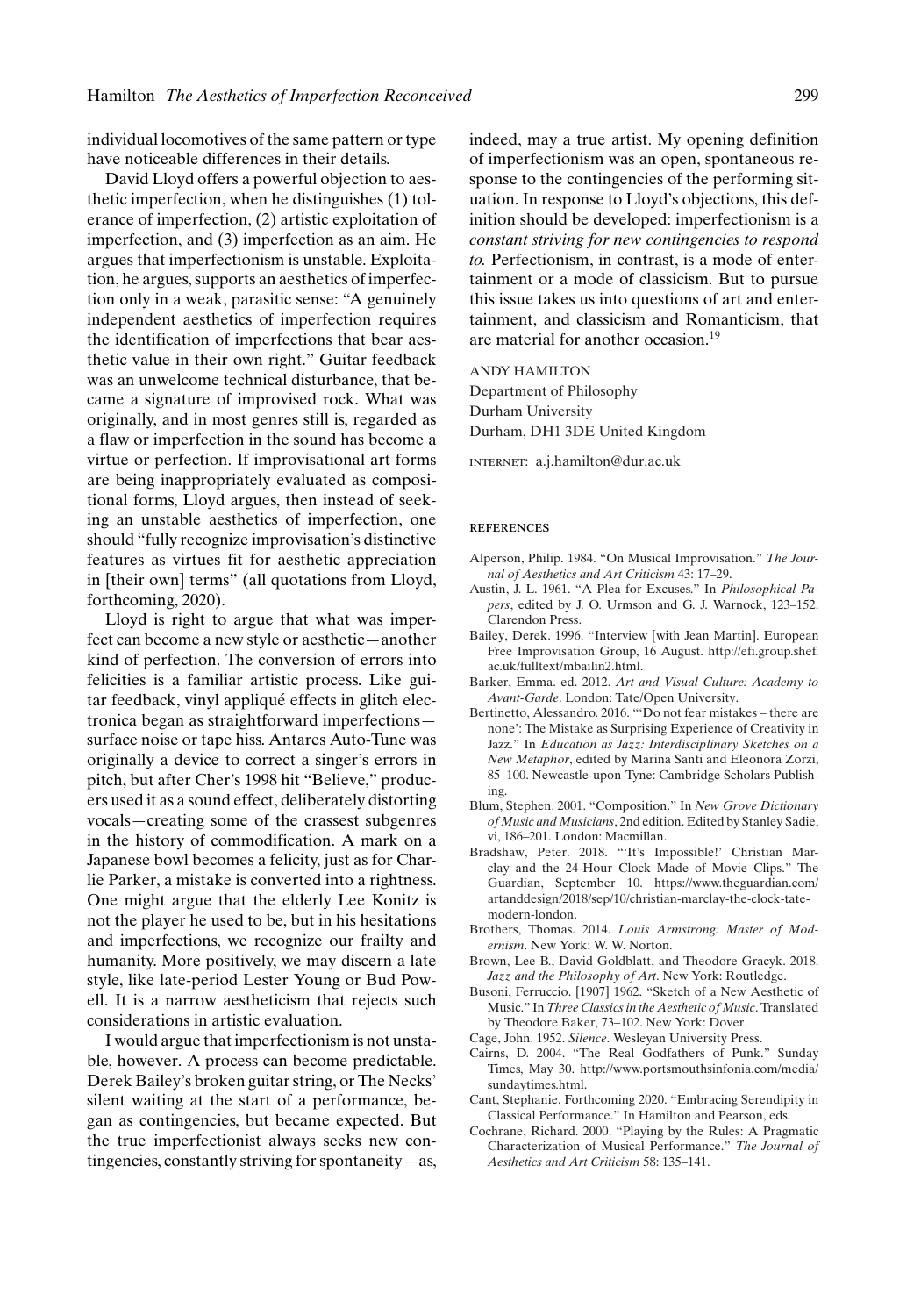- Colles, Henry Cope. [1927] 1954. "Extemporization or Improvisation." *Grove's Dictionary of Music and Musicians*, 5th edition. Edited by Eric Blom, vol. II, 991–993. New York: Macmillan.
- Cook, Nicholas. 2013. *Beyond the Score: Music as Performance*. Oxford University Press.
- De Saram, Rohan. Forthcoming 2020. "The Inter-Dependence of Composition and Improvisation." In Hamilton and Pearson, eds.
- Durà-Vilà, Victor. Forthcoming 2020. "Risk, Failure and Courage: Improvisation and Stand-Up Comedy." In Hamilton and Pearson, eds.
- Feurzeig, David. 2011. "The Right Mistakes: Confronting the 'Old Question' of Thelonious Monk's Chops." *Jazz Perspectives* 5: 29–59.
- Gioia, Ted. 1988. *The Imperfect Art*. Oxford University Press.
- Goehr, Lydia. 1992. *The Imaginary Museum of Musical Works*. Clarendon Press.
	- . 2016. "Improvising Impromptu. Or, What to Do with a Broken String." In *The Oxford Handbook of Critical Improvisation Studies*, Volume 1, edited by George Lewis and Benjamin Piekut, 458–479. Oxford University Press.
- Gooley, Dana. 2018. *Fantasies of Improvisation: Free Playing in Nineteenth Century Music*. Oxford University Press.
- Hamilton, Andy. 1993. Review of Lydia Goehr, the Imaginary Museum of Musical Works: An Essay in the Philosophy of Music. *In Philosophical Books* 34: 186–188.
	- . 2000. "The Art of Improvisation and the Aesthetics of Imperfection." *British Journal of Aesthetics* 40: 168–185.
	- . 2007a. *Aesthetics and Music*. London: Continuum.
	- . 2007b. Lee Konitz: Conversations on the Improviser's Art. University of Michigan Press.

. 2014. *Routledge Philosophy Guidebook toWittgenstein and On Certainty*. London: Routledge.

. Forthcoming 2020. "The Aesthetics of Imperfection: The Finished Work, and Process Versus Product." In Hamilton and Pearson, eds.

. Forthcoming 2021. *Pianos, Toys, Music and Noise: Conversations with Steve Beresford*. London: Bloomsbury.

- Hamilton, Andy, and Lara Pearson, eds. Forthcoming 2020. *The Aesthetics of Imperfection in Music and the Arts: Spontaneity, Flaws and the Unfinished*. London: Bloomsbury.
- Johnson, Bruce. 2002. "Jazz as Cultural Practice." In *The Cambridge Companion to Jazz*, edited by Mervyn Cooke and David Horn, 96–113. Cambridge University Press.
- Kimbrough, Frank. 2016. "Frank Kimbrough: Exploring the Solo, Trio and Orchestra Formats." Interview by Irene Lee, JazzTimes YouTube Channel. https://www.youtube.com/ watch?v=-XdbDAWs9l0.
- Kubik, Gerhard. 2017. *Jazz Transatlantic: The African Undercurrent in Twentieth-Century Jazz Culture.* University Press of Mississippi.
- Lacy, Steve. 1974. "The Great Big Beautiful Sounds of Steve Lacy." Interview by Martin Davidson, Into Jazz. www.emanemdisc.com/addenda/stevelacy.html.
- Lewis, Eric. 2019. *Intents and Purposes: Philosophy and the Aesthetics of Improvisation*. University of Michigan Press.
- Lloyd, David. Forthcoming 2020. "Aiming at Imperfection." In Hamilton and Pearson, eds.
- Lloyd, Geoffrey Ernest Richard. 2009. *Disciplines in the Making: Cross-Cultural Perspectives on Elites, Learning, and Innovation*. Oxford University Press.
- Mach, Elyse. 1991. *Great Contemporary Pianists Speak for Themselves*. New York: Dover.
- Nettl, Bruno. 1974. "Thoughts on Improvisation: A Comparative Approach." *Musical Quarterly* 60: 1–19.
- Nichols, Beverley. 1944. *Verdict on India*. London: Jonathan Cape.
- Nooshin, Laudan. 2003. "Improvisation as Other: Creativity, Knowledge, and Power: The Case of Iranian Classical Music." *Journal of the Royal Musical Association* 128: 242– 296.
- Olewnick, Brian. 2017. *Keith Rowe: The Room Extended*. New York: Powerhouse Books.
- Paddison, Max. 2016. "Riddle-Character, Interpretation, and Dialectical Image: Adorno's Philosophy and the Case of Musical Performance." *New German Critique* 43: 139– 154.
- Ruta, Marcello. 2017. "Horowitz Does Not Repeat Either! Free Improvisation, Repeatability and Normativity." *Proceedings of the European Society for Aesthetics* 9: 510–532.
- Samson, Jim. 2008. *Virtuosity and the Musical Work: The Transcendental Studies of Liszt*. Cambridge University Press.
- Scruton, Roger. 1997. *The Aesthetics of Music*. Oxford University Press.
- Smith, Linda Catlin. Forthcoming 2020. "Imperfect World." In Hamilton and Pearson, eds.
- Sparshott, Francis. 1982. *The Theory of the Arts*. Princeton University Press.
- Stroud, Rachel. Forthcoming 2020. "Notating Perfection? Beethoven and the Late String Quartets." In Hamilton and Pearson, eds.
- Stuckenschmidt, Hans Heinz. 1977. *Arnold Schoenberg: His Life, World and Work*. London: John Calder.
- Tilbury, John. Forthcoming 2020. "The Aesthetics of Imperfection." In Hamilton and Pearson, eds.
- Treitler, Leo. 1991. "Medieval Improvisation." *World of Music* 33(3): 66–91.
- Weiss, Jason. ed. 2006. *Steve Lacy: Conversations*. Duke University Press.
- Whitmer, T. Carl. 1934. *The Art of Improvisation*. New York: M. Whitmark and Sons.
- Wittgenstein, Ludwig. 1922. Tractatus Logico-Philosophicus. Translated by C. K. Ogden. London: Routledge & Kegan Paul.

. 1969. *On Certainty*. Oxford: Blackwell.

Young, James O. 2015. "The Ancient and Modern System of the Arts." *British Journal of Aesthetics* 55: 1–17.

1. The "debate" consisted of Schoenberg writing marginal comments in his copy of Busoni's ([1907] 1962) book.

2. Hamilton (forthcoming 2020) discusses the notion of imperfection and the unfinished work.

3. Since my (2000) article, there have been some very useful discussions of the aesthetics of improvisation and imperfection. As well as Lewis (2019), I am indebted to Goehr (2016) and Brown, Goldblatt, and Gracyk (2018), chap. 10.

4. Some composers work at the piano; some jazz composers do not produce notated compositions.

5. Its appearance is contested, see Goehr (1992).

6. Young (2015) defends an opposed view of the system of the arts. The arguments of Kubik (2017) suggest that the modernist picture is due for agonizing reappraisal.

7. Easel painting, the dominant pictorial form by 1600, "unlike an altarpiece or a fresco ... has no fixed place ... its frame serves to separate it from its surroundings, allowing it to be hung in almost any setting . . . taking the form of a commodity, easel painting accords with [commercial] bourgeois society" (Barker 2012, 6).